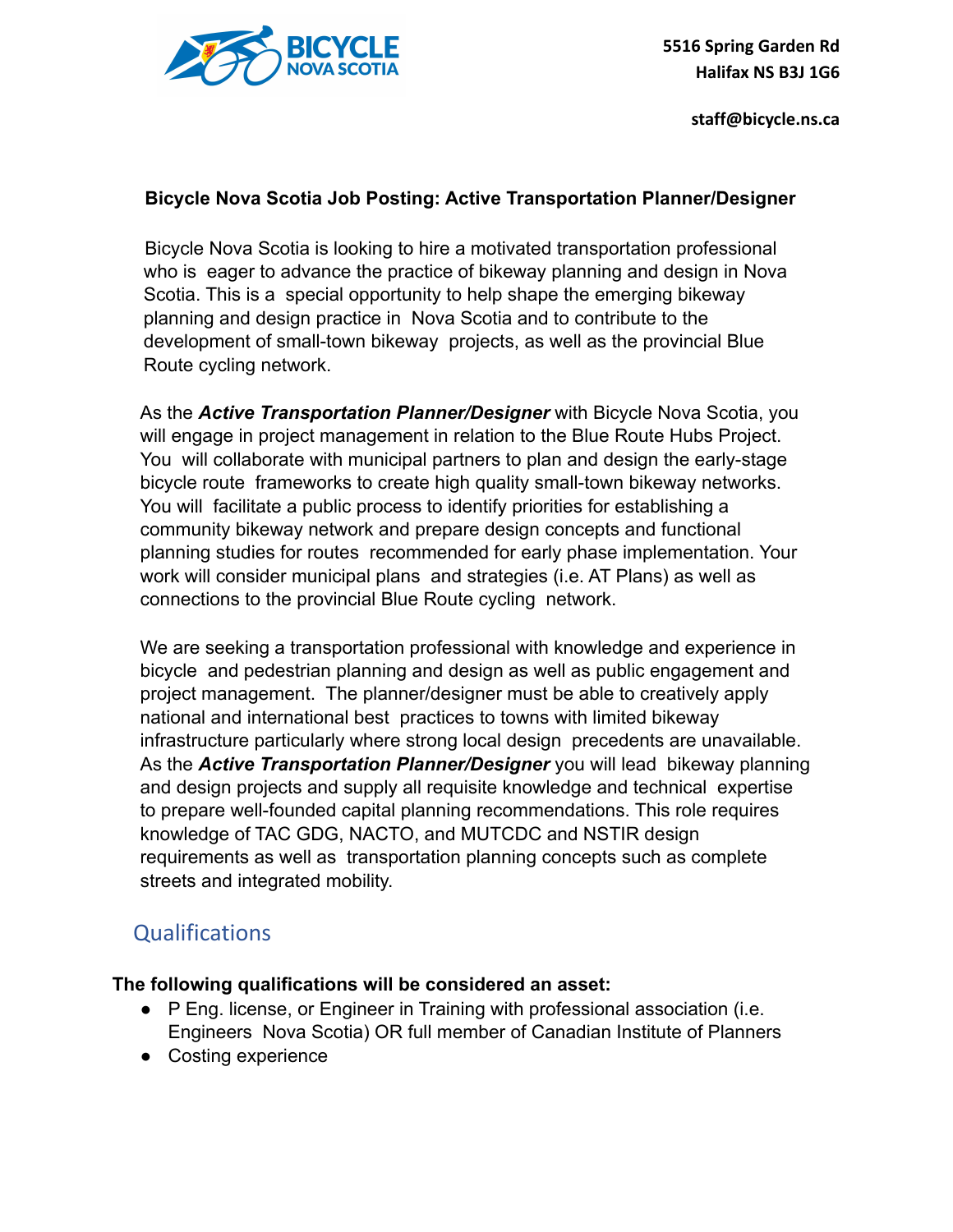

● Experience conducting or facilitating public outreach processes for a range of stakeholders

### **Further Qualifications Include**

- Bachelors or Masters degree in civil/transportation engineering, planning or related discipline
- Knowledge of all ages and abilities bikeway planning and design best practices
- Two years experience in related industry
- Project management experience
- Knowledge of roadway geometric design
- Interest in bicycle and pedestrian transportation and multi-modal transportation
- A valid driver's license

## **Skills**

### **The following skills will be considered an asset:**

- High degree of proficiency with Sketchup, Adobe Creative Suite, and GIS
- Social Media Management
- Website management using WordPress

### **Further skills include**

- Excellent communication and organizational skills
- Excellent independent project and time management skills
- Excellent team work skills
- Experience gathering and analyzing quantitative and qualitative data
- Ability to build relationships with municipal and provincial government partners

### Responsibilities

- Planning and facilitating meetings
- Public consultation
- Bicycle network planning
- Bicycle facility design
- Preparation of concept plan maps and drawings
- Data collection and analysis
- Technical writing and report writing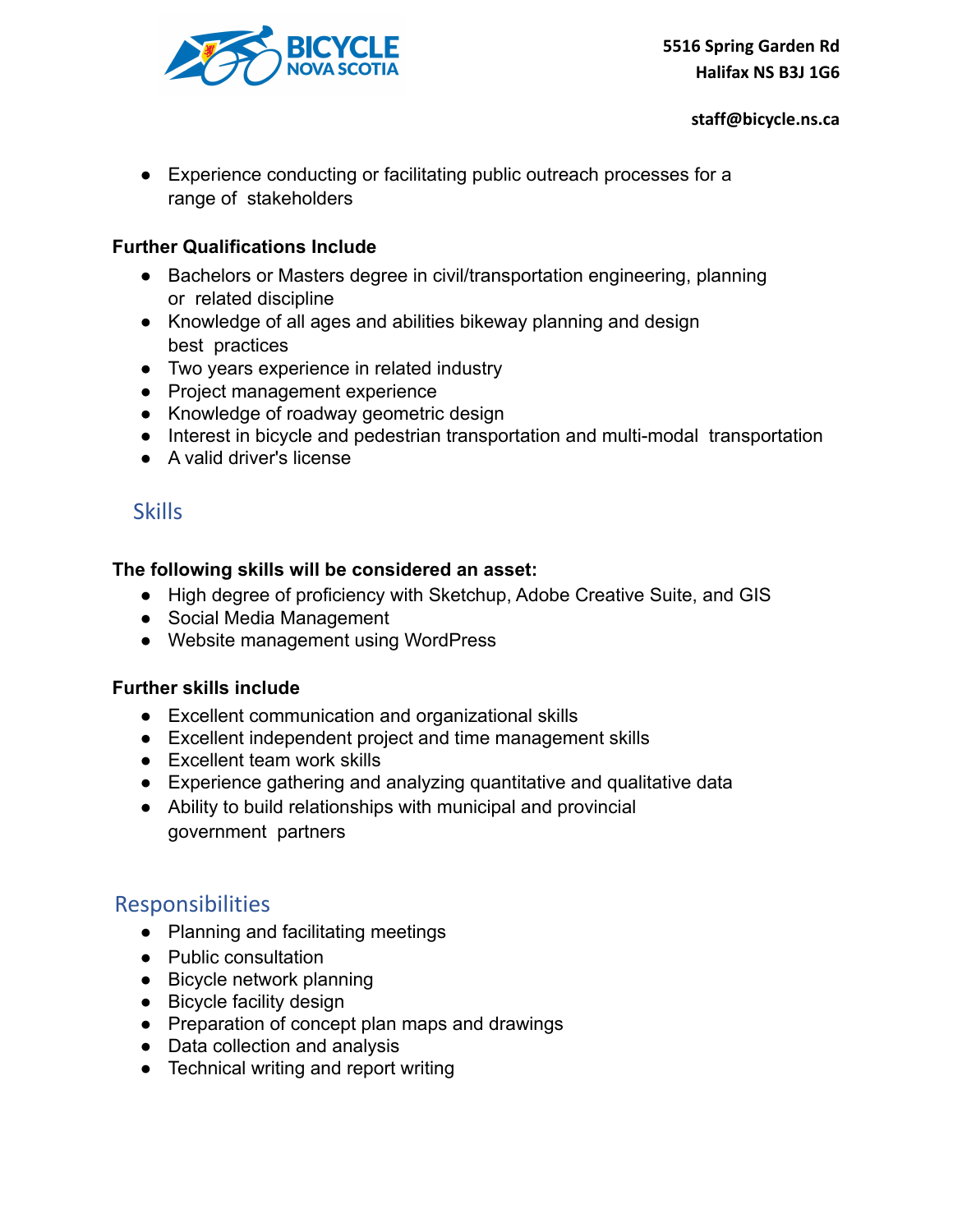

- Project costing considering available materials and labour
- Traffic speed and volume counts
- Hiring consultants as needed
- Preparation of functional plan recommendations for municipal project partners
- Draft council reports
- Presenting to councils and committees of councils
- Updating Blue Route website, writing blog posts, and developing social media content

Bicycle Nova Scotia offers a competitive compensation package, which includes:

- Paid vacation
- Paid sick days
- Partial remuneration of personal cell phone expenses
- Health and dental benefits

• Opportunity to work remotely from anywhere in Nova Scotia or from the BNS Office at 5516 Spring Garden Road

Bicycle Nova Scotia offers a competitive compensation package, which includes: Salary ranges between \$54,000 to \$60,000 based on qualifications and experience.

**BNS will be accepting applications for the position until May 11th, 2022 at midnight.** Please send applications [staff@bicycle.ns.ca](mailto:staff@bicycle.ns.ca) **with the subject line "Application: AT PLanner/Designer" and in one PDF file containing a cover letter, resume and at least two references with the file name LastName FirstName Application**. Applicants may send up to two (2) additional files

that they believe will demonstrate their qualifications or otherwise augment their applications.

\* \* \*

## **Bicycle Nova Scotia is supporting and building a provincial cycling culture through increasing access to and participation in safe cycling.**

Bicycle Nova Scotia (BNS) is the Provincial Recreation Organization (PRO) *and* Provincial Sporting Organization (PSO) for Canada's Ocean Playground. As such, BNS provides service to both recreational and competitive riders throughout Nova Scotia (NS). Since 2018, BNS has also provided rider accident insurance to all members